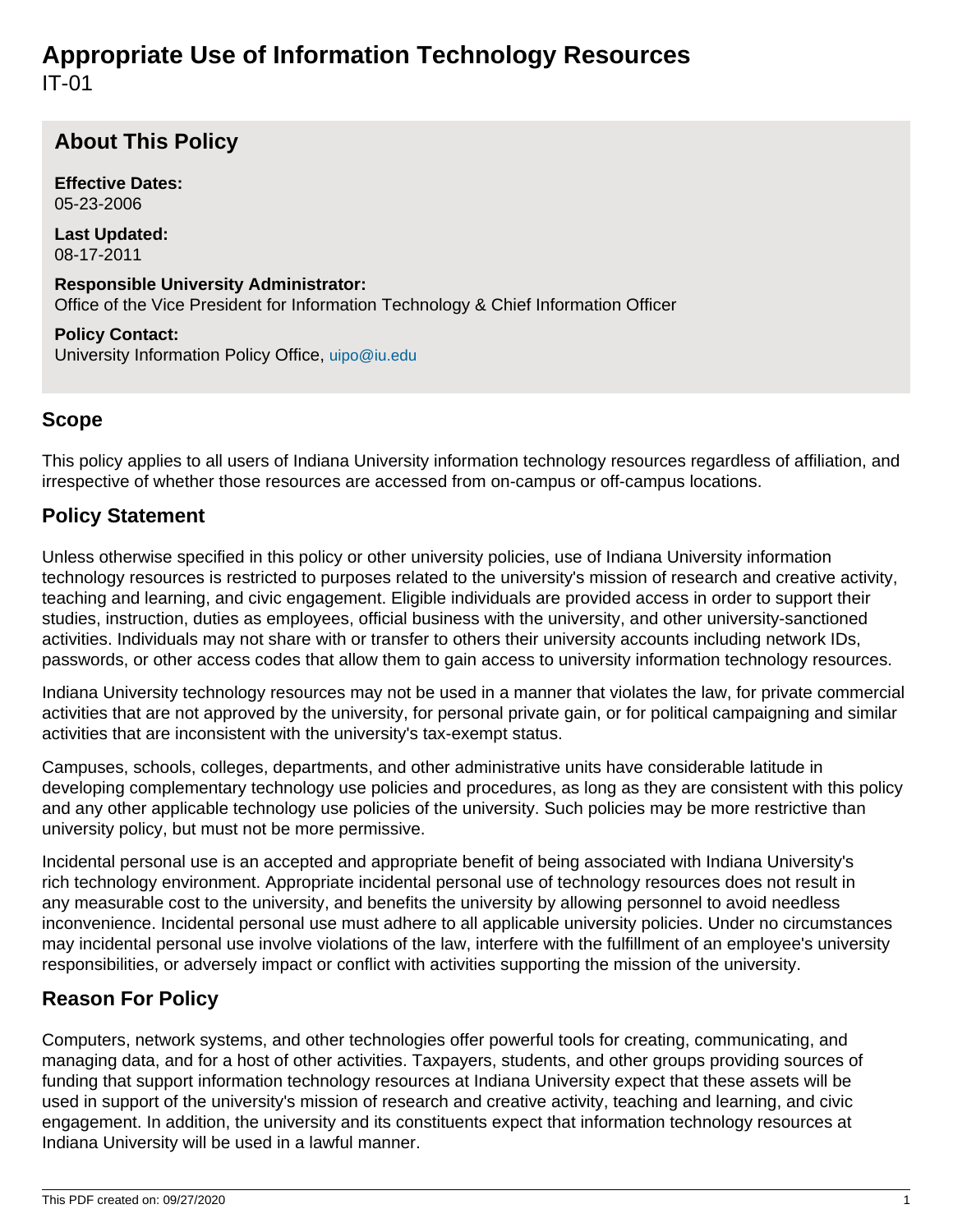#### **Procedure**

Determination of relation to mission If the relationship of a use of information technology resources to the university's mission is unclear, the University Information Policy Office (UIPO) or regional campus Chief Information Officers (CIOs) will coordinate with campus administration and the unit involved. These groups will determine whether the activity is an appropriate use of university information technology resources and supports the mission of the university. Determination of incidental personal use The senior management of each university department or other administrative unit is authorized to define and publish the acceptable level and nature of incidental personal use by members of the unit. An employee's supervisor may require the employee to cease or limit any incidental personal use that hampers job performance or violates university policy. University technology service providers will always place a higher priority on support of university-related activities over any form of incidental personal use. Consultation The University Information Policy Office (UIPO) and/or regional Chief Information Officers (CIOs) are available to provide consultation or advice related to technology use or misuse to any university, campus, or unit administrators or individual personnel.

#### **Definitions**

Commercial activities are defined as economic activities geared toward a mass or specialized market and ordinarily intended to result in a profit, and that are not part of one's university responsibilities. Commercial activities do not include the use of information technology resources for one-time, minimal transactions, such as students using their Indiana University email accounts to communicate with potential buyers for used textbooks or with potential sub-lessees. This type of transaction is considered incidental personal use. Incidental personal use is the use of information technology resources by members of the Indiana University community in support of activities that do not relate to their university employment or studies or to other activities involving and approved by the university. Examples include use of email to send personal messages to friends, family, or colleagues, including messages relating to one-time minimal sales or purchase transactions, and use of the personal home page service to provide information about personal hobbies or interests. If personal use adversely affects or conflicts with university operations or activities, the user will be asked to cease those activities. All direct costs (for example, printer or copier paper and other supplies) attributed to personal incidental use must be assumed by the user. Information technology resources includes all university-owned computers, peripherals, and related equipment and software; voice communications infrastructure, peripherals, and related equipment and software; data communications infrastructure, peripherals, and related equipment and software; all other associated tools, instruments, and facilities; and the services that make use of any of these technology resources. The components may be individually controlled (i.e., assigned to an employee) or shared in a single-user or multi-user manner; they may be stand-alone or networked; and they may be stationary or mobile. Personal private gain is defined as securing profit or reward for an individual in his or her personal capacity, that is not otherwise permitted by this policy. Political campaigning and similar activities that are inconsistent with the university's tax-exempt status include campaign purposes that would further the interests of the candidate or candidates of any one political party. Regional campus Chief Information Officer The primary responsibility of a regional campus Chief Information Officer is the development and use of information technology in support of the campus's vision for excellence in research, teaching, outreach, and lifelong learning. He or she also is responsible for disseminating information to the campus, coordinating activities that involve more than one campus, fostering cooperation in areas such as sharing technical expertise and training, and coordinating response and resolution of problems on their own campus involving information technology issues. University Chief Information Officer The primary responsibility of the University Chief Information Officer is the development and use of information technology in support of the university's vision for excellence in research, teaching, outreach, and lifelong learning. The University Information Policy Office (UIPO) represents the University Chief Information Officer (CIO) with respect to policy issues related to the IU Bloomington and IUPUI campuses.

#### **Sanctions**

Indiana University will handle reports of misuse and abuse of information and information technology resources in accordance with existing policies and procedures issued by appropriate authorities. Depending on the individual and circumstances involved this could include the offices of Human Resources, Vice Provost or Vice Chancellor of Faculties (or campus equivalent), Dean of Students (or campus equivalent), Office of the General Counsel, and/or